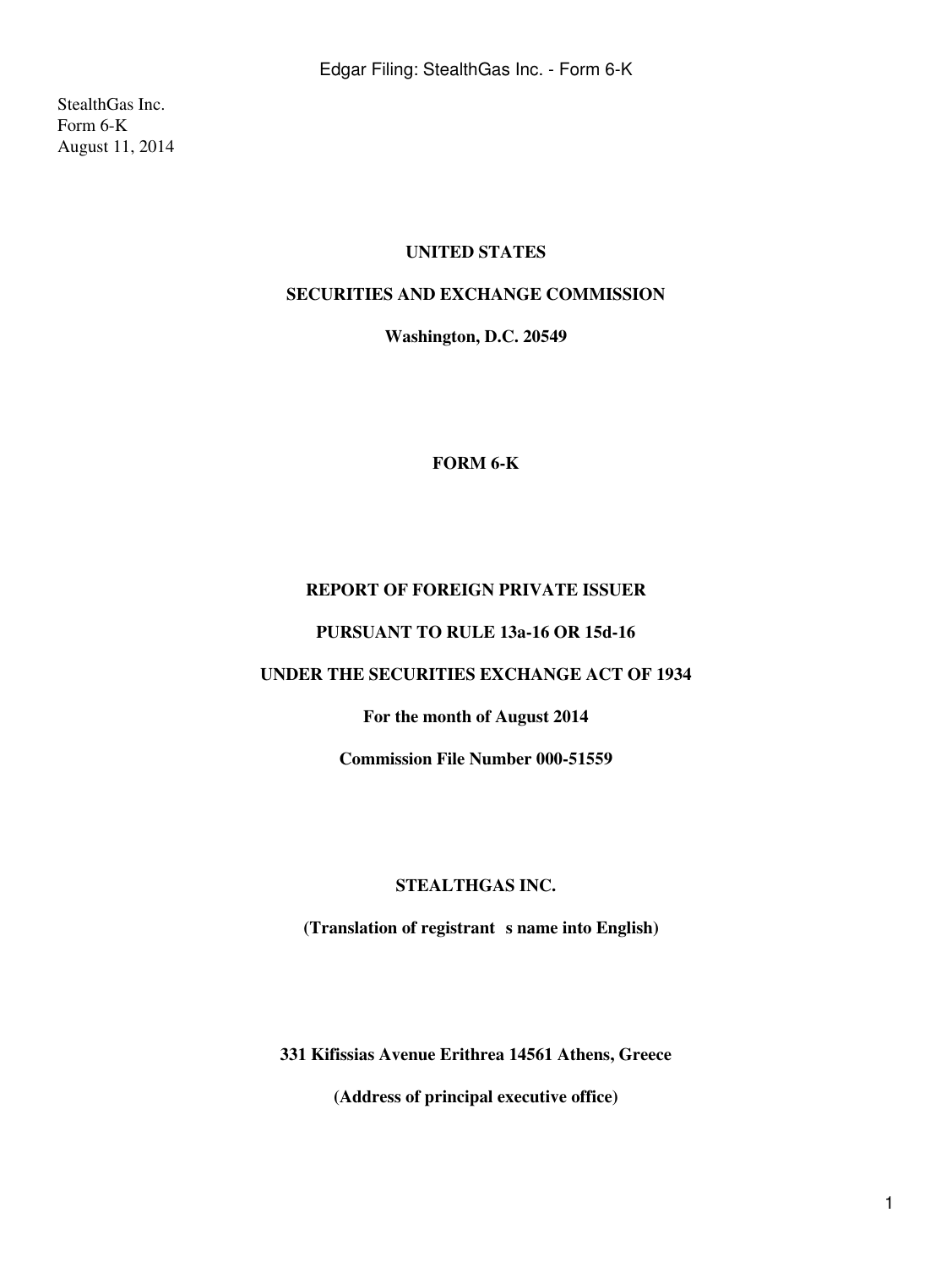Indicate by check mark whether the registrant files or will file annual reports under cover of Form 20-F or Form 40-F.

Form 20-F  $x$  Form 40-F  $\cdot$ 

Indicate by check mark if the registrant is submitting the Form 6-K in paper as permitted by Regulation S-T Rule  $101(b) (1):$ 

Indicate by check mark if the registrant is submitting the Form 6-K in paper as permitted by Regulation S-T Rule  $101(b) (7)$ :  $\cdot$ 

**This Report on Form 6-K is hereby incorporated by reference into (1) the Registration Statement on Form S-8 (Reg. No. 333-144240) of StealthGas Inc. filed with the Securities and Exchange Commission (SEC) on June 29, 2007 and the reoffer prospectus, dated June 29, 2007, contained therein, (2) the Registration Statement on Form F-3 of StealthGas Inc. (Registration No. 333-143804) and (3) the Registration Statement on Form F-3 of StealthGas Inc. (Registration No. 333-189971), and in each case to be a part thereof from the date on which this Report is furnished, to the extent not superseded by documents or reports subsequently filed or furnished.**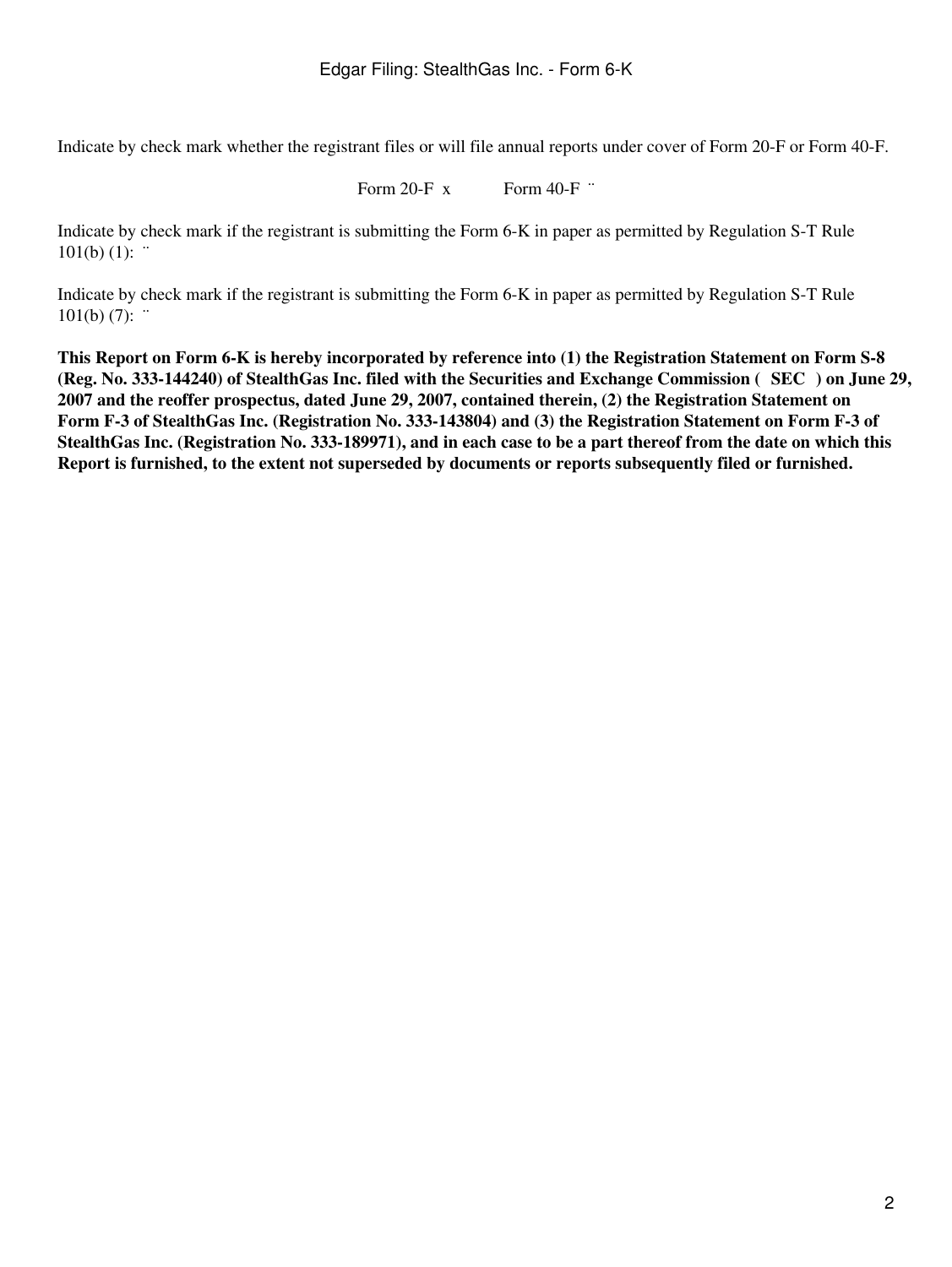## **STEALTHGAS INC.**

## **FORM 6-K**

On August 5, 2014, StealthGas Inc. (the Company) entered into an underwriting agreement (the Underwriting Agreement) with Global Hunter Securities, LLC, as underwriter (the Underwriter), pursuant to which the Company has agreed to sell an aggregate of 3,500,000 common shares of the Company, par value \$0.01 per share (Common Shares) at an offering price of \$10.00 per share for gross proceeds, before estimated expenses payable by the Company, of approximately \$35.0 million. The offering is expected to close on or about August 11, 2014.

The offered shares will be issued pursuant to the Company s shelf Registration Statement on Form F-3 (No. 333-189971), as amended (the Registration Statement). The Company has filed a prospectus supplement, dated August 5, 2014, pursuant to Rule 424(b) under the Securities Act of 1933, as amended, with respect to the Common Shares.

The foregoing description is qualified in its entirety by reference to the Underwriting Agreement, a copy of which is included as Exhibit 1.1 to this Report on Form 6-K and is incorporated by reference herein.

1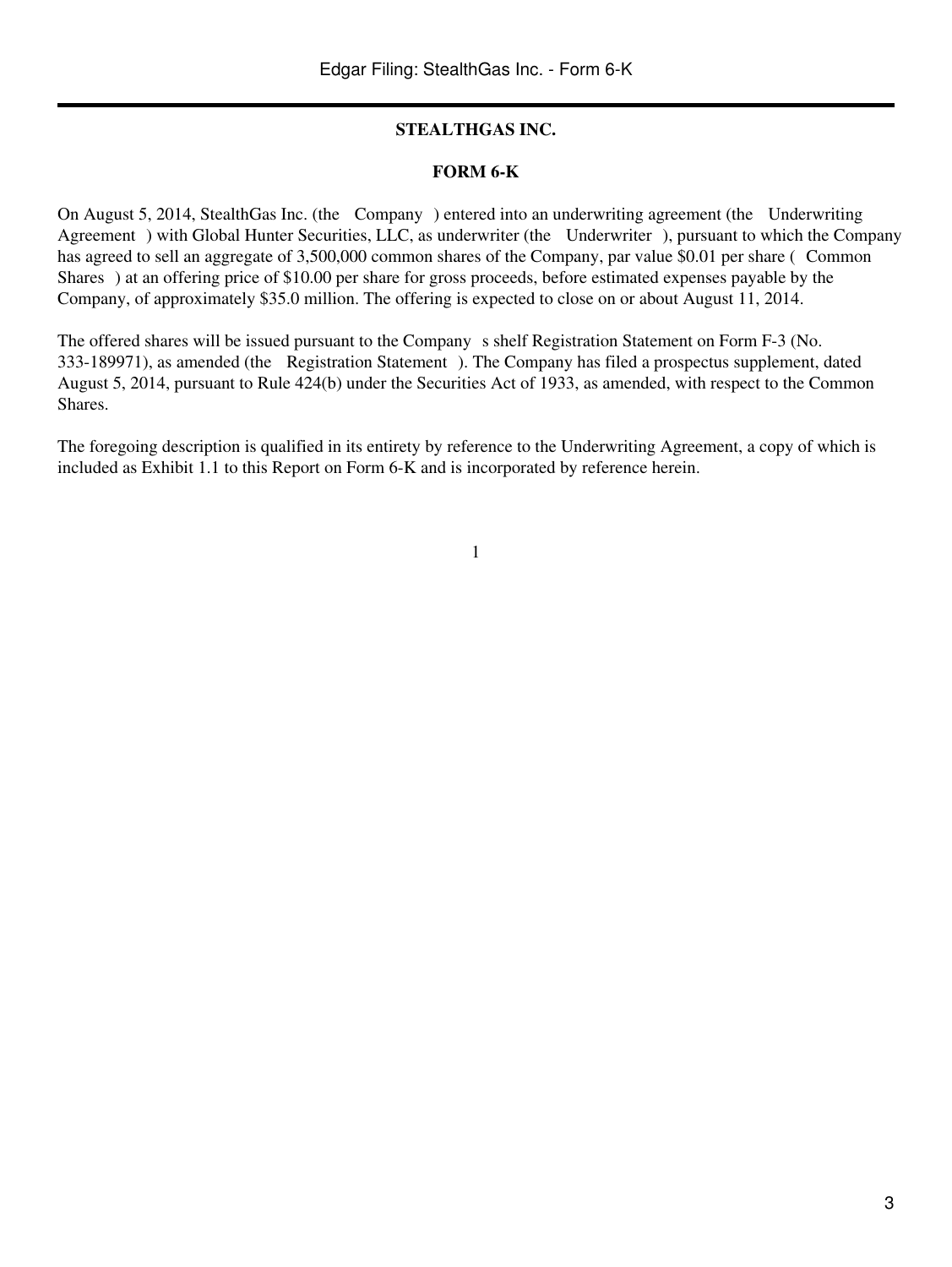## **EXHIBIT INDEX**

- 1.1 Underwriting Agreement, dated August 5, 2014, among StealthGas Inc., and Global Hunter Securities, LLC as Underwriter.
- 5.1 Opinion of Reeder & Simpson P.C. (Marshall Islands counsel to the Company), dated August 11, 2014.

# 2